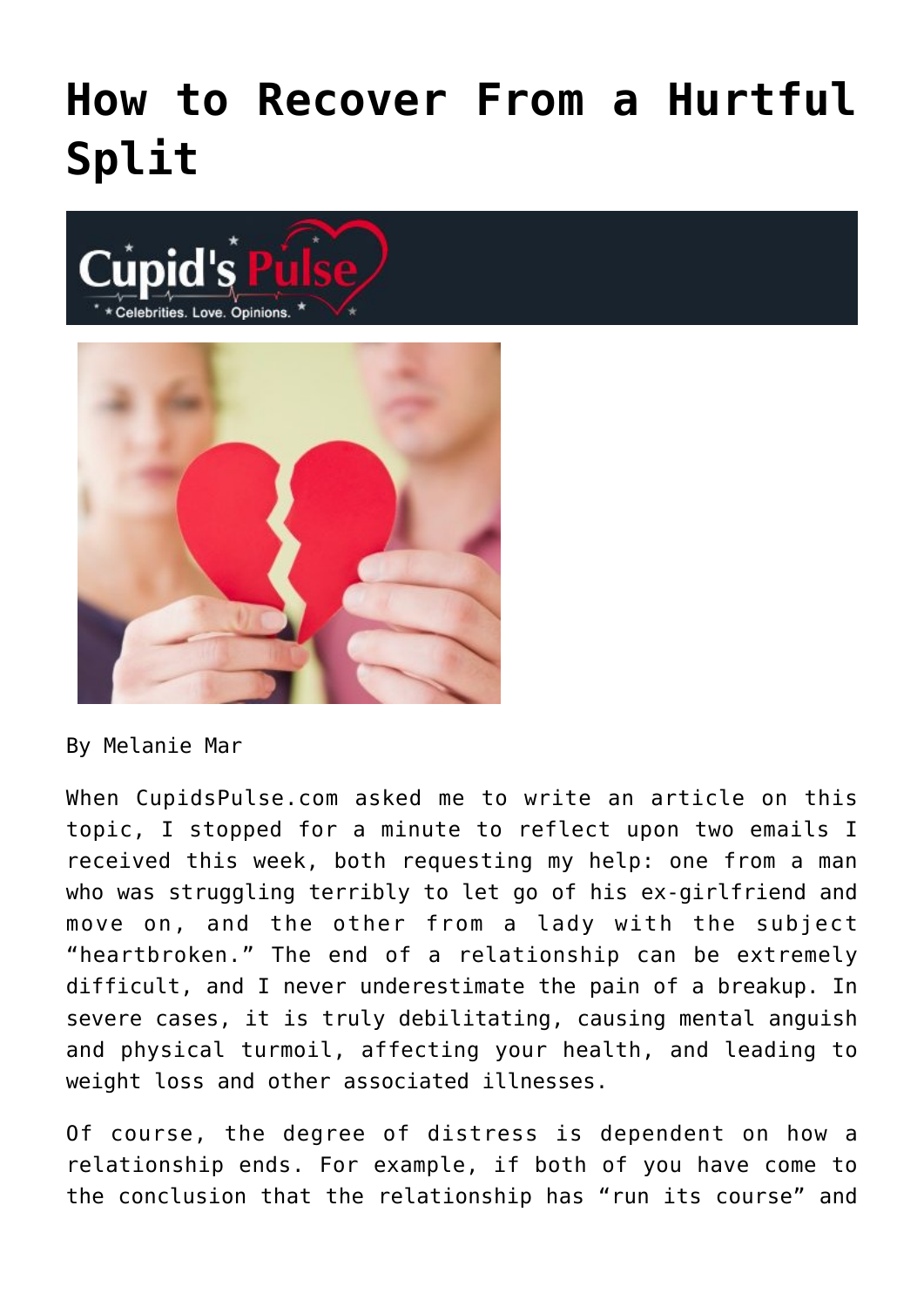each have apathy for the other, then the most likely feeling you'll have is melancholy. You'll wish each other well and mean it. In these cases, I recommend doing things that bring you joy to counteract the blues: dance, sing, surround yourself with friends, whatever makes you happy.

There's also the "chipping away" of a relationship from bickering, lack of sex, lack of respect, etc. If these things have ultimately led to the end of your relationship, then relief is usually the first emotion felt. During this stage, I suggest doing things to rediscover yourself, like taking up a hobby or interest, pampering yourself, or taking some much needed "me" time.

## **Related Link:** [Could You Be Friends With An Ex?](http://cupidspulse.com/43835/melanie-mar-friendship-with-an-ex/)

If your relationship ends because of betrayal or immoral or unethical behavior, you will experience deep agony. The ending is usually swift and extremely hard to comprehend. Understanding the process (and yes, it is a process) will make it easier for you. Know that what you are going through is not uncommon and that having the rights tools in your tool belt will assist you as you handle your loss.

Here are some other feelings you may experience during a hurtful split:

**Pain** can be both emotional and physical. I always tell my clients that "pain indicates change is needed or change is in progress." Do not push away the pain; instead, *feel*it. If you deny the feeling, you're only prolonging the inevitable. People ruminate when they are in emotional distress, which is perfectly fine for a short time. However, if extended, it can cause sickness.

Within weeks, you have to move on from the feel-think, feelthink, feel-think merry-go-round and do something positive to make it better. Remember that the way out of any negative thought is to follow it with a positive action.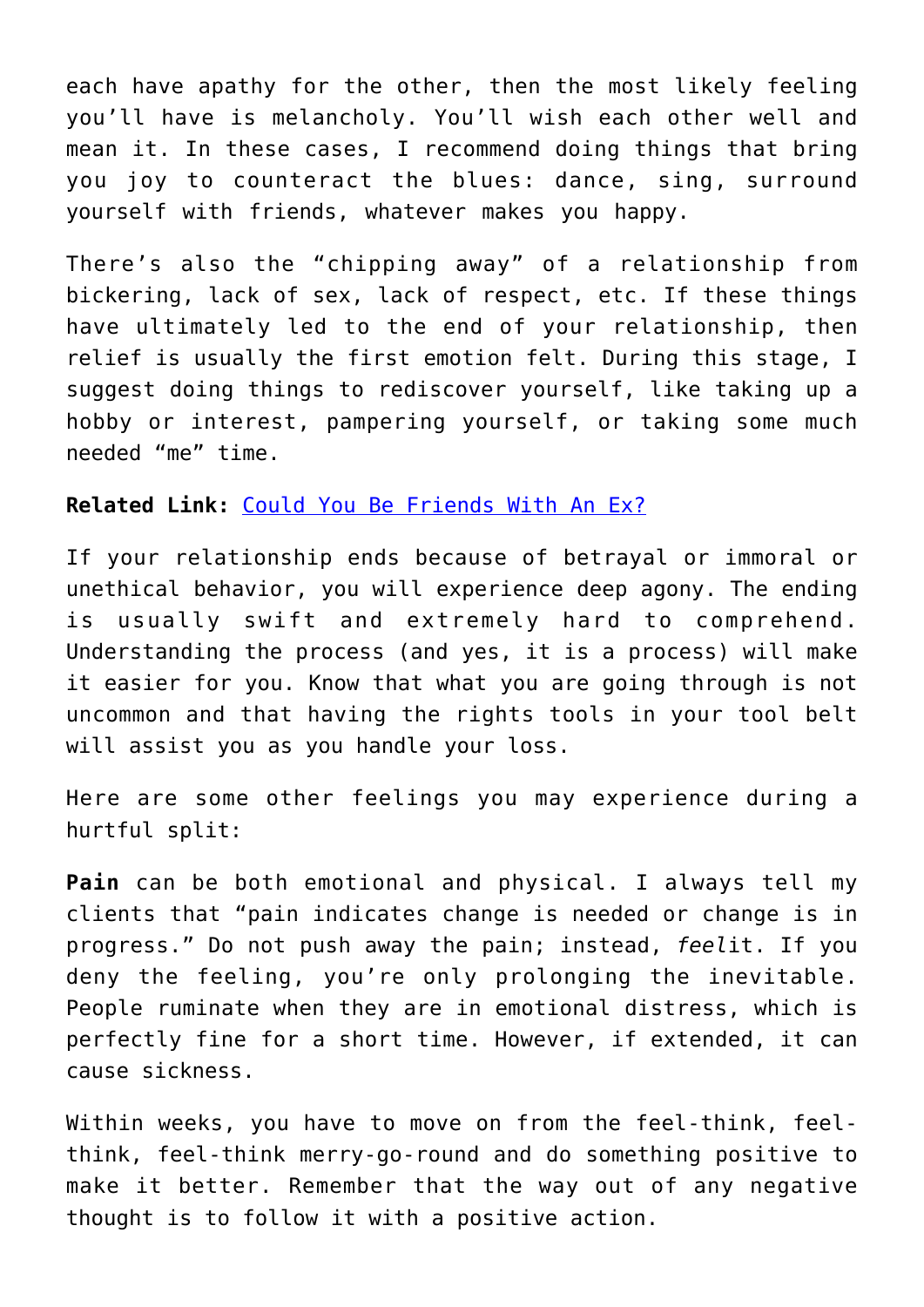**Anger** is a very frequently expressed emotion. As a certified transactional analysis, I use "child" and "adult" as forms of communication styles. With that in mind, there are four types of anger:

**1. Frustration** is created from a deep dissatisfaction from unresolved problems or unfulfilled needs.

**2. Resentment** is a bitter feeling of persistent ill will.

**3. Denial** is a defense mechanism in which confrontation with reality is avoided by denying the existence of the problem.

The three angers above are all child angers and are not healthy in the aid of moving on and letting go.

**4. Indignant** is adult anger in its simplest form, and it merely means you are logically angry about the situation. It's perfectly healthy to display your anger if done with facts and reasoning and not for an extensive amount of time.

**Sadness** comes after the pain has eased and the anger has subsided. It is, of course, sad to acknowledge that someone you loved deeply betrayed your relationship and that the future plans you had together will not happen. You miss that person and the special moments you shared. It's okay to mourn; in fact, it's normal, and it would be highly unusual if you didn't.

Just make sure that this phase doesn't continue for an extended period. Remember to keep reminding yourself the reason why your relationship ended.

**Related Link:** [Rihanna and Drake Are Off-Again](http://cupidspulse.com/75321/rihanna-and-drake-are-off-again/)

**Acceptance** is the last stage. There will be a day when you wake up and realize that it's over and that you survived. It didn't kill you, but it did make you stronger. When looking back at the relationship, you understand completely that it wasn't what you initially thought and that your ex was less